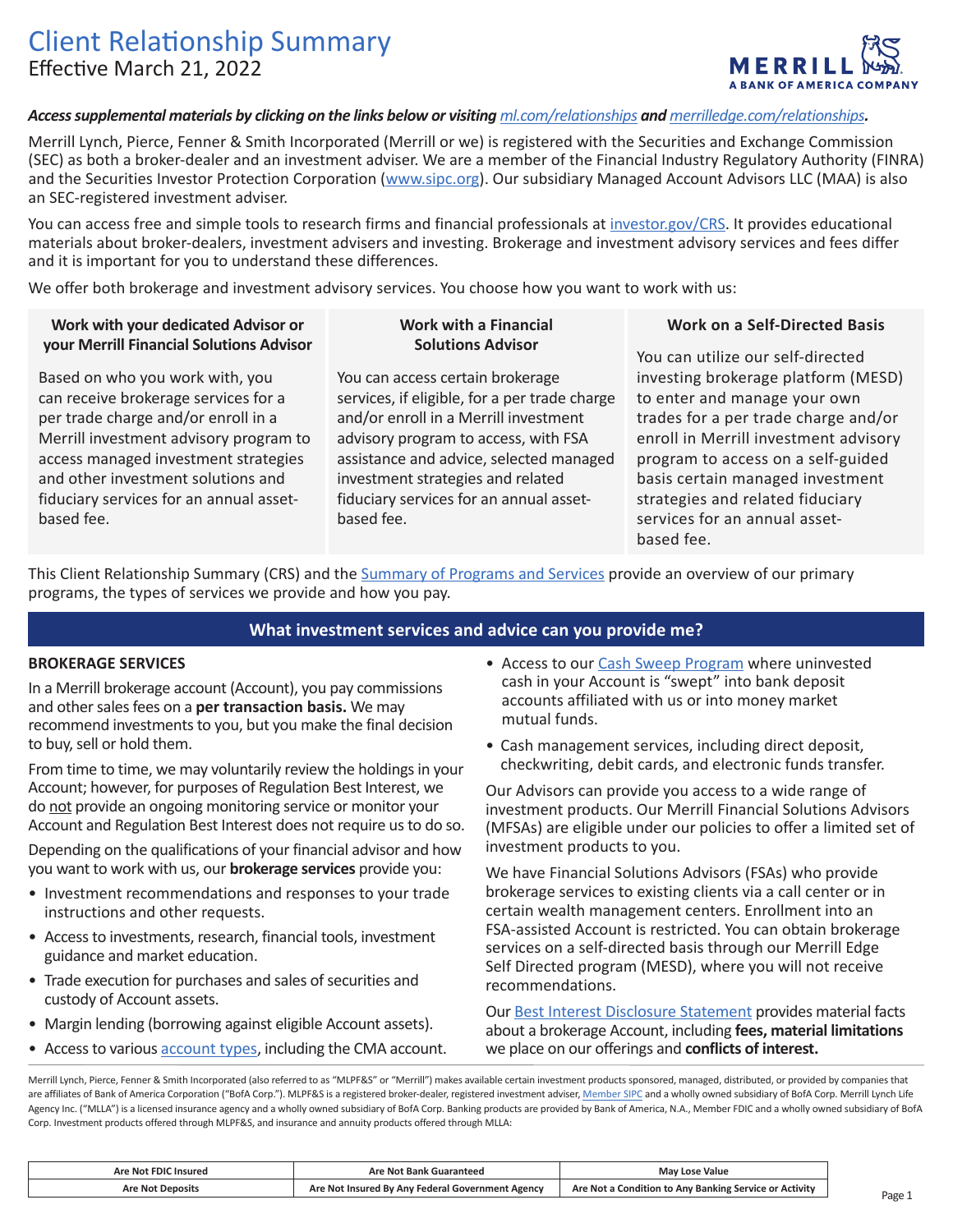#### **INVESTMENT ADVISORY SERVICES**

Merrill offers a variety of investment advisory programs (IA Programs). Each IA Program is described in an IA Program brochure available at [ml.com/relationships](https://www.ml.com/relationships) and [merrilledge.com/relationships](https://merrilledge.com/relationships). The IA Program brochures provide material facts about the program, including **fiduciary services, program fees** and **conflicts of interest**.

When you enroll in one of our IA Programs, we act as your investment adviser in providing you the services described in that IA Program's client agreement and brochure. These services include advice and guidance, access to investment strategies and certain brokerage and custody services, among others. We provide **ongoing monitoring** for an account enrolled in an IA Program as described in its brochure. You pay an **asset-based fee** and not on a per trade basis.

MAA provides discretionary services in certain IA Programs. It invests assets by implementing investment strategies of Merrill and/or third-party managers selected for your IA Program account. It also processes contributions and withdrawals and provides other services.

In certain IA Programs, you can choose to make investment decisions yourself and/or to grant us or a manager discretion or authority to make investment and trading decisions for your account on your behalf. Discretion is triggered when you grant it and remains in effect until you revoke it.

The range of investment solutions that you can access depends on the IA Program you select and whether you are working with an Advisor or MFSA whom you have selected, working with one of our FSAs, or working on a self-guided basis. Our IA Programs for retail investors are:

[Merrill Lynch Investment Advisory Program](https://olui2.fs.ml.com/Publish/Content/application/pdf/GWMOL/mliap-wrap-fee-program-brochure-adv2a.pdf) (IAP). You receive investment advice and guidance from your Advisor or your MFSA, as the case may be. Depending on their qualifications, you will have the ability to choose among third-party managed and Merrill-managed investment strategies. In addition, if you work with an Advisor, you have access to invest in individual securities, including equities, debt and fund securities. In addition, you can choose to delegate investment and trading discretion to your Advisor for your Account or retain investment discretion.

[Strategic Portfolio Advisor Service](https://mlaem.fs.ml.com/content/dam/ML/pdfs/SPA-ADV.PDF) (SPA). By enrolling in SPA, you have access to investment advice from your Advisor and the ability to access investment strategies offered by thirdparty managers under a separate contract.

[Managed Account Service](https://mlaem.fs.ml.com/content/dam/ML/pdfs/MAS-ADV.PDF) (MAS). MAS provides you with the ability to select under a separate contract certain investment strategies of third-party managers not offered in our other IA Programs. We do not provide advice or recommendations about this selection.

[Merrill Guided Investing with Advisor](https://olui2.fs.ml.com/publish/content/application/pdf/gwmol/guided-investing-program-brochure.pdf) (MGI with Advisor). This IA Program offers you access to invest in certain investment strategies managed by Merrill. You select Merrill-managed strategies through an online, interactive website with the advice and guidance from your MFSA or from an FSA.

[Merrill Edge Advisory Account](https://olui2.fs.ml.com/publish/content/application/pdf/gwmol/me_advisory_account_disclosure_form_adv_2a.pdf) (MEAA). MEAA is a legacy program that offers existing and certain new clients access to certain Merrill-managed investment strategies with advice and guidance from your MFSA or an FSA. It is very similar to MGI with Advisor.

[Merrill Guided Investing](https://olui2.fs.ml.com/publish/content/application/pdf/gwmol/merrill-edge-guided-investing-program-brochure.pdf) (MGI). MGI provides access to a set of Merrill-managed investment strategies through an online, selfguided interactive website.

[Institutional Investment Consulting](https://mlaem.fs.ml.com/content/dam/ML/pdfs/IIC-ADV-2A_03-23-20_FINAL_ADA.pdf) (IIC). This program provides specified investment portfolio services to the investment portfolios of IIC-eligible clients.

All of these IA Programs have differing service and relationship approaches and requirements. Certain of the same managed investment strategies are available in several of our IA Programs.

You should evaluate which IA Program is right for you considering the following: your investment profile; your preferences on working either with a dedicated Advisor or MFSA whom you select, with an FSA, or on a self-guided basis; the scope of the capabilities of your Advisor, MFSA or FSA, as the case may be, and the limitations, if any, on their services; the nature of the IA Program services; the types of IA Program services you want; the investment solutions available in each IA Program; and the IA Program fees.

#### **FOR BOTH BROKERAGE AND INVESTMENT ADVISORY SERVICES**

We make a wide variety of investment products and investment solutions available to you for investment based on factors such as account limitations, eligibility and our product approval process. In addition, not all of our financial advisors can offer all available products, particularly MFSAs.

The investment options available to brokerage and IA Programenrolled accounts include products that are sponsored or managed by product providers unrelated to us. There are a limited number of products in which we or our affiliates have an interest. For certain products, we require that the product provider or sponsor enter into distribution agreements with us and, in certain cases, they must agree to make payments to us for revenue sharing, sub-accounting services and for compensation purposes. These material limitations are further described in the [Best Interest Disclosure Statement](https://olui2.fs.ml.com/publish/content/application/pdf/GWMOL/Regulation-Best-Interest-Disclosure-Statement_RBIDISC.pdf).

Merrill utilizes its own broker-dealer capabilities and those of Bank of America Securities, Inc. (BofAS) and other related entities to provide you with certain investment products and services, including trade execution, access to research and cash management services.

For a CMA Account, there is a minimum funding of \$20,000 in cash and/or securities (with a \$2,000 minimum for a subaccount). This does not apply to an account enrolled in MGI, MGI with Advisor, MEAA or an MESD account. Certain investment products and IA Programs are subject to minimum investment amounts detailed in offering materials and IA Program brochures.

Not all account type options provide the services described in this CRS.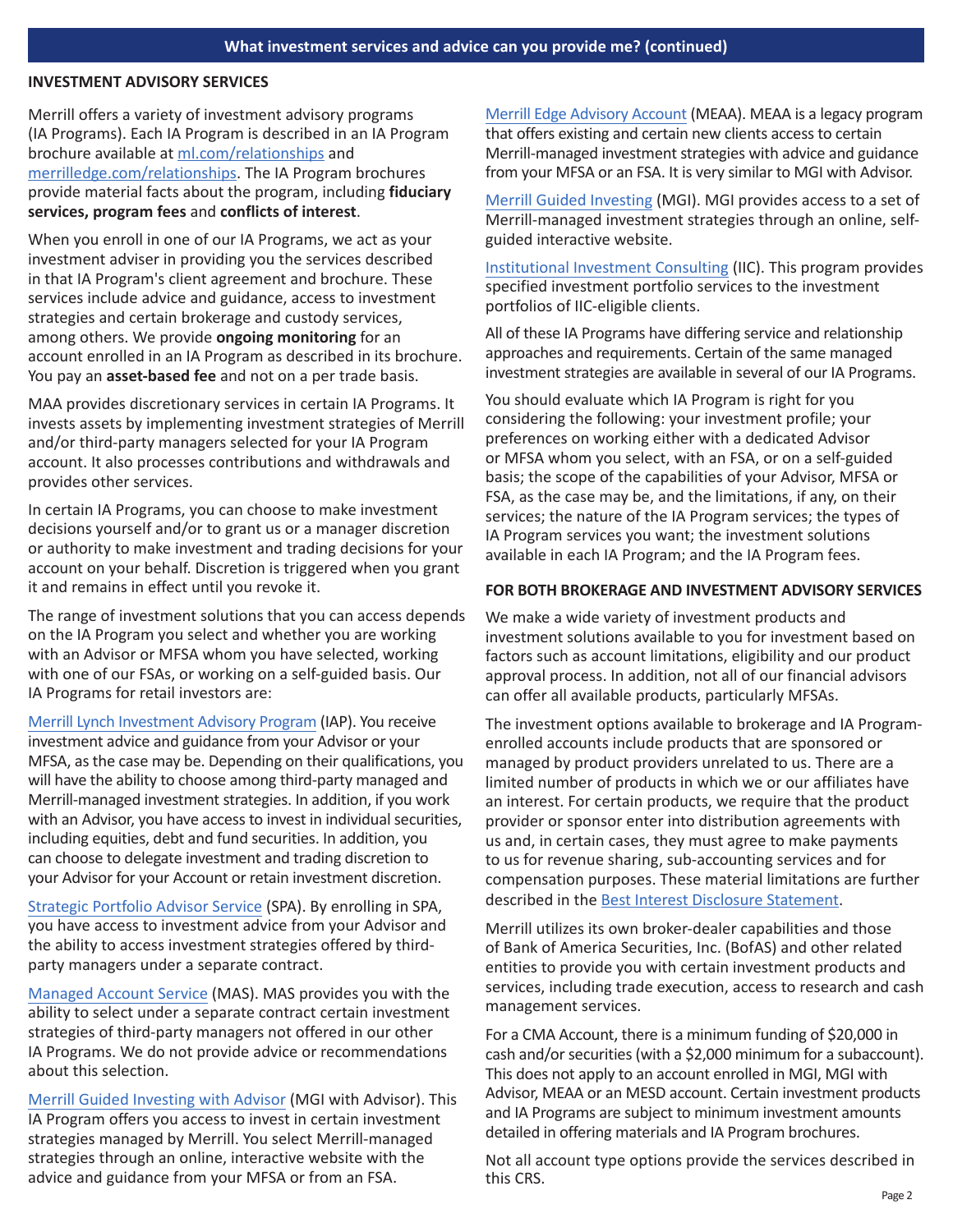**Questions you can ask us about our services:** • Given my financial situation, should I choose an investment advisory service? Should I choose a brokerage service or both types of services? Why or why not? • How will you choose investments to recommend? • What is your relevant experience, including your licenses, education and other qualifications and what do they mean?

## **What fees will I pay?**

### **FEES IN A BROKERAGE ACCOUNT**

You will pay a fee for each transaction in a brokerage account. The types of fees you pay are known as, for example, commissions, mark-ups, mark-downs or sales charges. These fees can be a direct payment from you. For certain investment products, the product sponsor or the manager will pay the fees and costs to us based on the value of your investment.

Brokerage transaction fees vary from product to product. The [Best Interest Disclosure Statement](https://olui2.fs.ml.com/publish/content/application/pdf/GWMOL/Regulation-Best-Interest-Disclosure-Statement_RBIDISC.pdf) includes an overview of brokerage fees and other Account charges. Certain fee information is also found by accessing the materials listed on page 4 of this CRS. An overview of the MESD brokerage fees and charges is available at [merrilledge.com/pricing.](https://www.merrilledge.com/pricing)

The trade confirmation you receive will provide the amount of the fees charged for the transaction. The offering materials available for certain types of investment products provide information about the fees and costs of those products.

**The more trades that you make in your brokerage account, the more we and/or your financial advisor get paid, giving us a financial incentive to encourage transactions in your Account.** 

### **FEES IN AN IA PROGRAM-ENROLLED ACCOUNT**

You pay us an IA Program fee that covers investment advisory services, trade execution and custody at Merrill. The IA Program fee is based on the value of the assets in your account at the annualized fee rates listed below:

**IAP:** If you work with an Advisor: a Merrill fee rate agreed to with your Advisor (max 1.75% effective May 1, 2022) and an IAP strategy manager fee rate (if applicable). If you work with an MFSA: a Merrill fee rate (max 1.10%) and an IAP strategy manager fee rate (if applicable).

**SPA:** A Merrill SPA rate agreed to with your Advisor (max 1.50%) and a SPA manager fee rate.

**MAS:** A MAS rate agreed to with your Advisor (max 1.80%) for Merrill services and a MAS manager fee rate.

**MGI with Advisor** and **MEAA:** A fee rate of 0.85%.

**MGI:** A fee rate of 0.45%.

**IIC:** A rate agreed with your Advisor (max 0.45%).

The IA Program fee for IAP, SPA, MAS and IIC are negotiable. Depending on the IA Program, the fee is paid monthly or quarterly. The relevant IA Program brochure available at [ml.com/relationships](https://www.merrilledge.com/pricing) provides more detail about the fees and costs you may incur.

**The more assets there are in your IA Program-enrolled account, the more you will pay in fees, giving us a financial incentive to encourage you to increase the assets in your account.** 

# **ADDITIONAL FEE INFORMATION**

We (through your Advisor or your MFSA, but not FSAs) may discount or waive certain transaction fees and charges based on our discount or waiver requirements. You may also qualify for a discount or waiver according to applicable reward and rebate programs.

Certain brokerage and IA Program services, as well as investment products, may only be provided by Advisors, MFSAs and FSAs who meet qualifications and training requirements.

Certain products have built-in fees and expenses (described in their offering materials) that the product manager or sponsor charges for services, portions of which may be paid to us.

**You will pay fees and costs whether you make or lose money on your investments. Fees and costs will reduce any amount of money you make on your investments over time.** Please make sure you understand what fees and costs you're paying.

**What are your legal obligations to me when providing recommendations as my broker-dealer or when acting as my investment adviser? How else does your firm make money and what conflicts of interest do you have?** 

# **STANDARD OF CONDUCT AND CONFLICTS OF INTEREST**

**When we provide you with a recommendation as your broker-dealer or act as your investment adviser, we have to act in your best interest and not put our interest ahead of yours.** At the same time, the ways we and our affiliates make money create some **conflicts** with your interests. You should understand and ask us about these conflicts because they can affect the recommendations and investment advice we provide you. Here are some examples of conflicts to help you understand what this means:

**Affiliate benefits.** Our affiliates receive compensation and/or economic benefits in connection with certain of the services provided and certain investment products that we recommend or make available to you.

**Third-party payments for services.** We receive compensation from certain product sponsors for the sub-accounting and shareholder services we provide them. We also have agreements with certain product sponsors to pay us marketing support and other revenue sharing payments under certain circumstances. Product sponsors share in the costs of certain educational meetings for clients and our employees, including Advisors, MFSAs and FSAs.

**Principal trading.** Some of your securities transactions will be executed with our affiliate BofAS. BofAS makes money when executing your securities transactions as well as when acting as an underwriter for new issue offerings of securities offerings for corporate issuers.